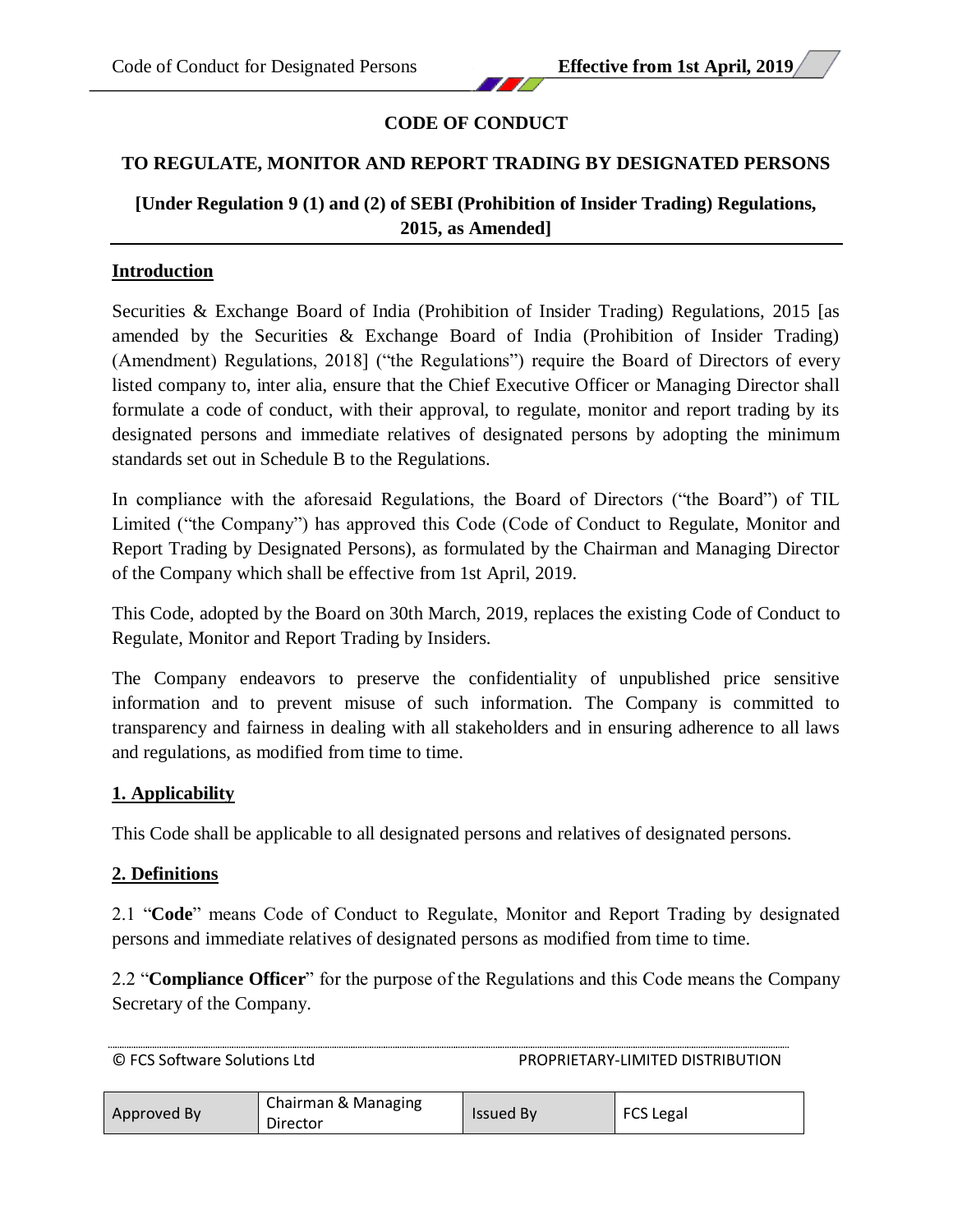2.3 "**Designated Employees**" of the Company shall include:

i. All Employees of the rank of General Managers and above;

ii. All employees in the Finance & Accounts Department, Secretarial Department, Taxation Department and IT Department, except management trainees and

iii. apprentice, who are located at the place(s) of preparation and consolidation of accounts and / or financial results;

iv. Any employee of the Company, not falling under the above class but who has access to unpublished price sensitive information.

2.4 "**Designated Person**" means –

i. Board of Directors and Promoters;

ii. Key Managerial Personnel as defined in the Companies Act, 2013;

iii. Designated Employees of the Company; iv. Connected person as defined in the Regulations

2.5 "**Immediate Relative**" shall have the same meaning as defined in the Regulations.

2.6 "**Insiders**" shall have the same meaning as defined under the Regulations and / or as decided by the Compliance Officer, in consultation with the Chairman & Managing Director of the Company, as and when required.

2.7 "**Specified Persons**" means all Directors, Connected Persons, Insiders, Employees, Promoters and their immediate relatives.

Words and expressions used but not defined in this Code shall have the same meaning assigned to them in the Regulations, the Securities and Exchange Board of India Act, 1992 (15 of 1992), the Securities Contracts (Regulation) Act, 1956 (42 of 1956), the Depositories Act, 1996 (22 of 1996), the Companies Act, 2013 (18 of 2013) and the Rules made thereunder and the Regulations shall have the meanings respectively assigned to them in those legislations.

#### **3. Duties of the Compliance Officer**

3.1 The Compliance Officer shall be responsible for compliance of policies, procedures, maintenance of records, monitoring adherence to the rules for the preservation of unpublished price sensitive information, monitoring of trades and the implementation of the codes specified in these regulations under the overall supervision of the Board of Directors and shall have access

| Approved By | Chairman & Managing<br>Director | <b>Issued By</b> | <b>FCS Legal</b> |
|-------------|---------------------------------|------------------|------------------|
|-------------|---------------------------------|------------------|------------------|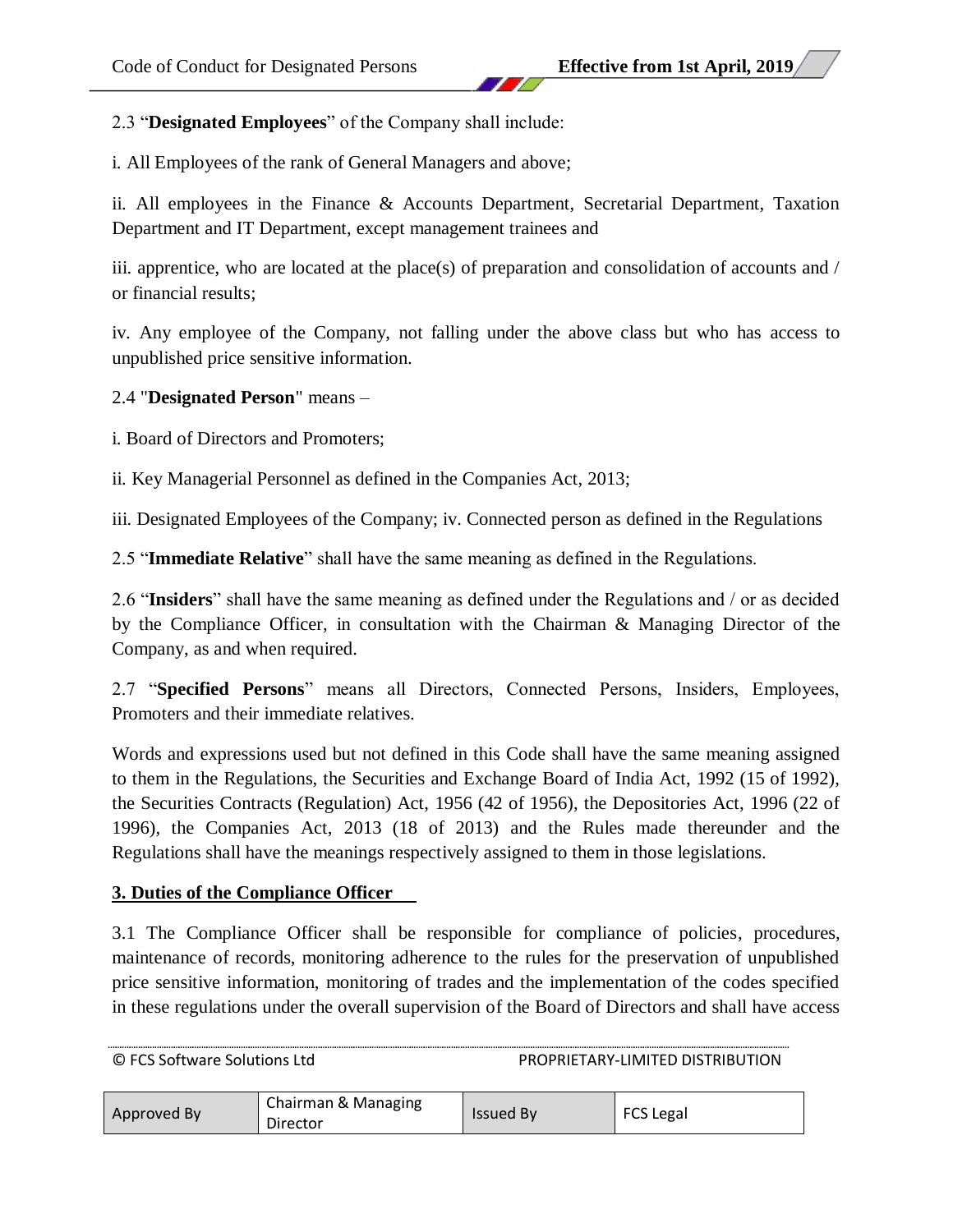to all information and documents relating to the Securities of the Company for the aforesaid purpose.

3.2 Grant of pre-trading approvals to the Designated Persons for trading in the Company's Securities by them / their Immediate Relatives and monitoring of such trading.

3.3 The Compliance Officer shall maintain a record (either manual or in electronic form) of the Designated Persons and their Immediate Relatives and changes thereto from time-to-time.

3.4 The Compliance Officer shall assist all the Specified Persons in addressing any clarifications regarding the Regulations and this Code.

3.5 The Compliance Officer shall place a report to the Board and the Audit Committee on annual basis on the following:

- Status of compliance of the Code;
- Status of Compliance of the Code of Fair Disclosure;
- Details of trading in securities of the Company by Designated Persons;
- Violation(s), if any, of the Code.

# **4. Preservation of Unpublished Price Sensitive Information ("UPSI")**

4.1 All information shall be handled within the organization on a need-to-know basis and no unpublished price sensitive information shall be communicated to any person except as prescribed under the Code of Fair Disclosure of the Company.

Unpublished price sensitive information may be communicated, provided, or allowed access to or procured, in connection with a transaction that would:

- entail an obligation to make an open offer under the takeover regulations where the Board of the Company is of an informed opinion that sharing of such information is in the best interest of the Company;

- not attract the obligation to make an open offer under the takeover regulations but where the Board of the Company is of an informed opinion that the proposed transaction is in the best interests of the Company and the information that constitute unpublished price sensitive information is disseminated to be made generally available at least two trading days prior to the proposed transaction being effected in such form as the Board may determine to be adequate and fair to cover all relevant and material facts.

| Approved By<br>Director | Chairman & Managing | <b>Issued By</b> | <b>FCS Legal</b> |
|-------------------------|---------------------|------------------|------------------|
|-------------------------|---------------------|------------------|------------------|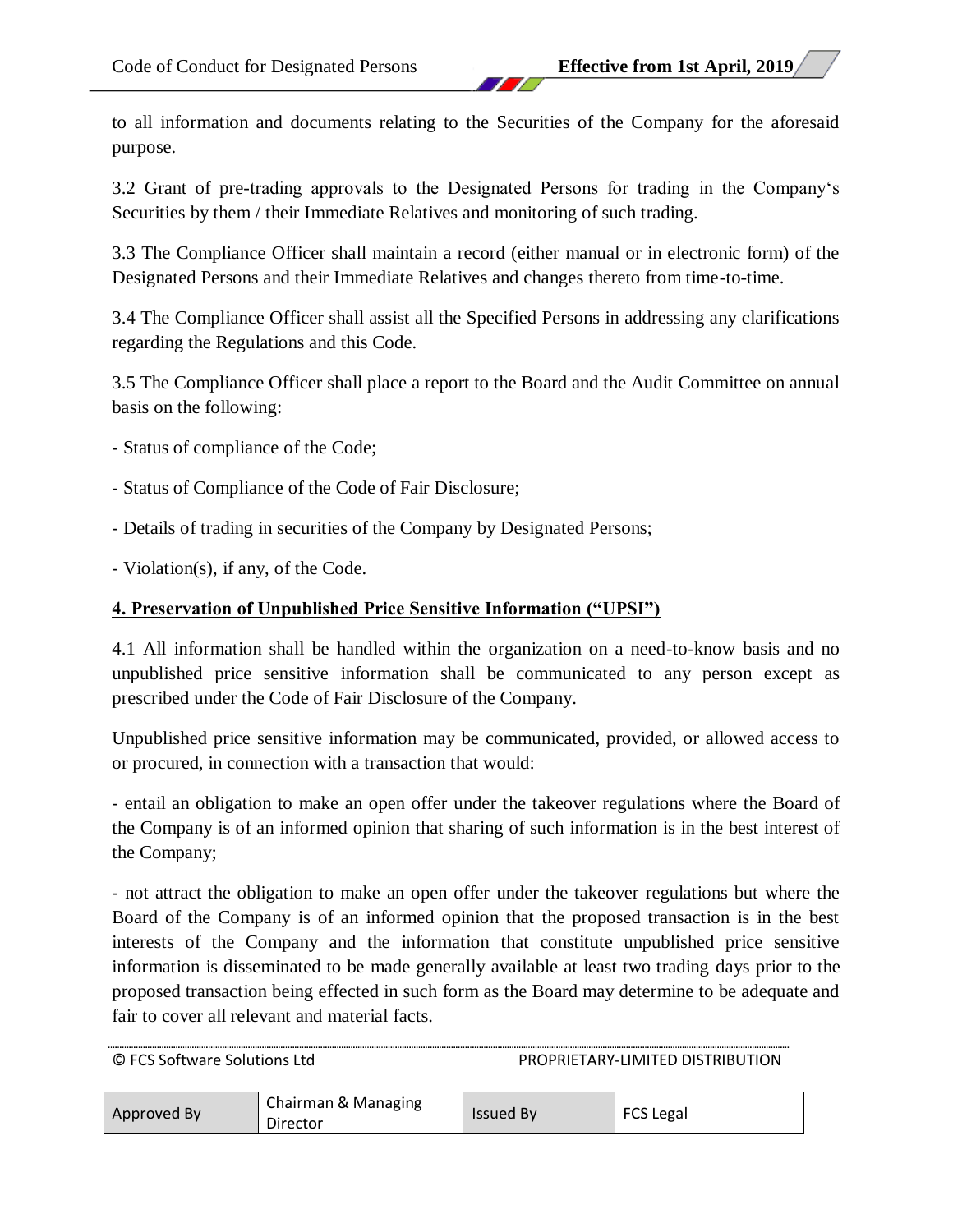However, any person in receipt of an unpublished price sensitive information pursuant to a "legitimate purpose" shall be considered an "insider" for the purpose of this Code and due notice shall be given to such person to maintain confidentiality of the UPSI in compliance with these Regulations or shall be required to execute an agreement to maintain confidentiality, except for the purpose prescribed under the Act and shall not otherwise trade in securities of the Company when in possession of any UPSI.

4.2 UPSI shall be handled strictly on a "Need to Know" basis. This means that the UPSI shall be disclosed only to those persons who need to know the same in furtherance of a legitimate purpose, the course of performance or discharge of their duty and whose possession of UPSI will not in any manner give rise to a conflict of interest or likelihood of misuse of the information.

4.3 Files containing unpublished price sensitive information or any such related confidential information shall be kept secure. Computer files must have adequate security of login and password etc. Files containing confidential information should be deleted / destroyed on its expiry.

4.4 The Company shall adopt a Chinese wall policy to prevent the misuse of confidential information, which separates those areas of the Company which routinely have access to confidential information.

### **5. Trading by Insiders – Rules & Restrictions**

5.1 No Insider shall trade in securities of the Company that are listed or proposed to be listed when in possession of unpublished price sensitive information provided that the Insider may defend his action by giving valid reasons of the circumstances like:

(i) the transaction is an off-market inter-se transfer between promoters who were in possession of the same unpublished price sensitive information without being in breach of the applicable provisions and both parties had made a conscious and informed trade decision;

(ii) in the case of non-individual Insiders:  $-$ 

(a) the individuals who were in possession of such unpublished price sensitive information were different from the individuals taking trading decisions and such decision-making individuals were not in possession of such unpublished price sensitive information when they took the decision to trade; and

(b) appropriate and adequate arrangements were in place to ensure that these regulations are not violated and no unpublished price sensitive information was communicated by the individuals

| © FCS Software Solutions Ltd |  |
|------------------------------|--|
|------------------------------|--|

PROPRIETARY-LIMITED DISTRIBUTION

| Chairman & Managing<br>Approved By<br>Director | <b>Issued By</b> | <b>FCS Legal</b> |
|------------------------------------------------|------------------|------------------|
|------------------------------------------------|------------------|------------------|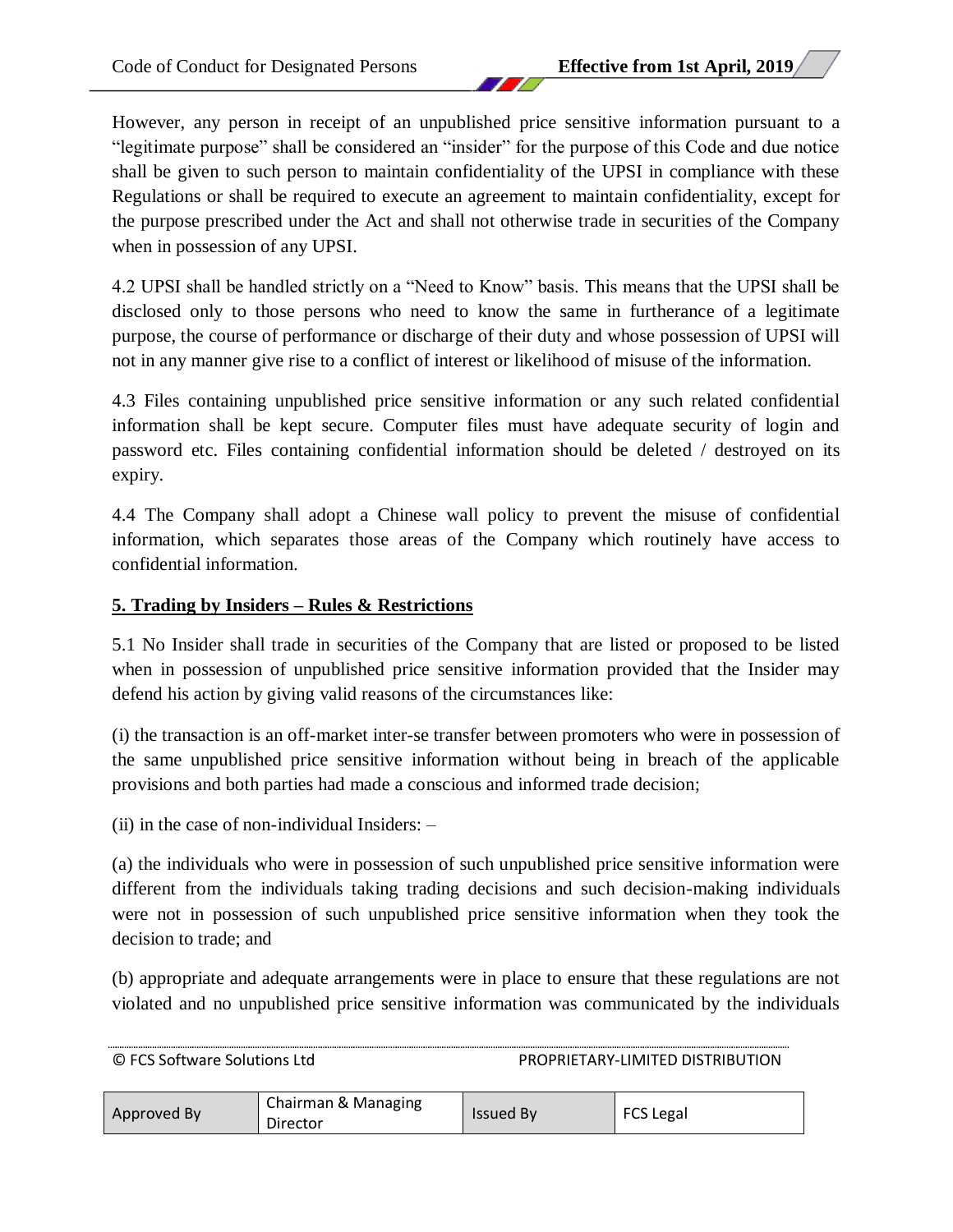possessing the information to the individuals taking trading decisions and there is no evidence of such arrangements having been breached;

(iii) the trades were pursuant to a trading plan.

5.2 In the case of connected persons the onus of establishing, that they were not in possession of unpublished price sensitive information, shall be on such connected persons and in other cases, the onus would be on the Board.

### **6. Trading Plan**

6.1 Insider may formulate a trading plan and present the same to the Compliance Officer for approval and public disclosure pursuant to which trades may be carried out on his/her behalf in accordance with such plan.

6.2 The following are the requirements of the trading plans:

(i) Trading can be done after six months of commencement / public disclosure of the trading plan.

(ii) Trading plan shall not entail trading for the period between twentieth trading day prior to 31st March of every year and the second trading day after the disclosure of financial results.

(iii)The trading plan shall not be for less than 12 months.

(iv) The Trading Plan shall not entail overlap of any period for which another trading plan is in existence.

(v) Insider shall set out either the value of trades to be effected or the number of securities to be traded along with the nature of the trade and the intervals at, or dates on which such trades shall be effected.

6.3 The trading plan once approved shall be irrevocable and the Insider shall mandatorily have to implement the plan, without being entitled to either deviate from it or to execute any trade in the securities outside the scope of the trading plan.

6.4 Provided that the implementation of the trading plan shall not be commenced if any unpublished price sensitive information in possession of the Insider at the time of formulation of the plan, has not become generally available at the time of the commencement of its implementation and in such event the Compliance Officer shall confirm that the commencement ought to be deferred until such unpublished price sensitive information becomes generally available.

| Chairman & Managing<br>Approved By<br>Director | <b>Issued By</b> | <b>FCS Legal</b> |
|------------------------------------------------|------------------|------------------|
|------------------------------------------------|------------------|------------------|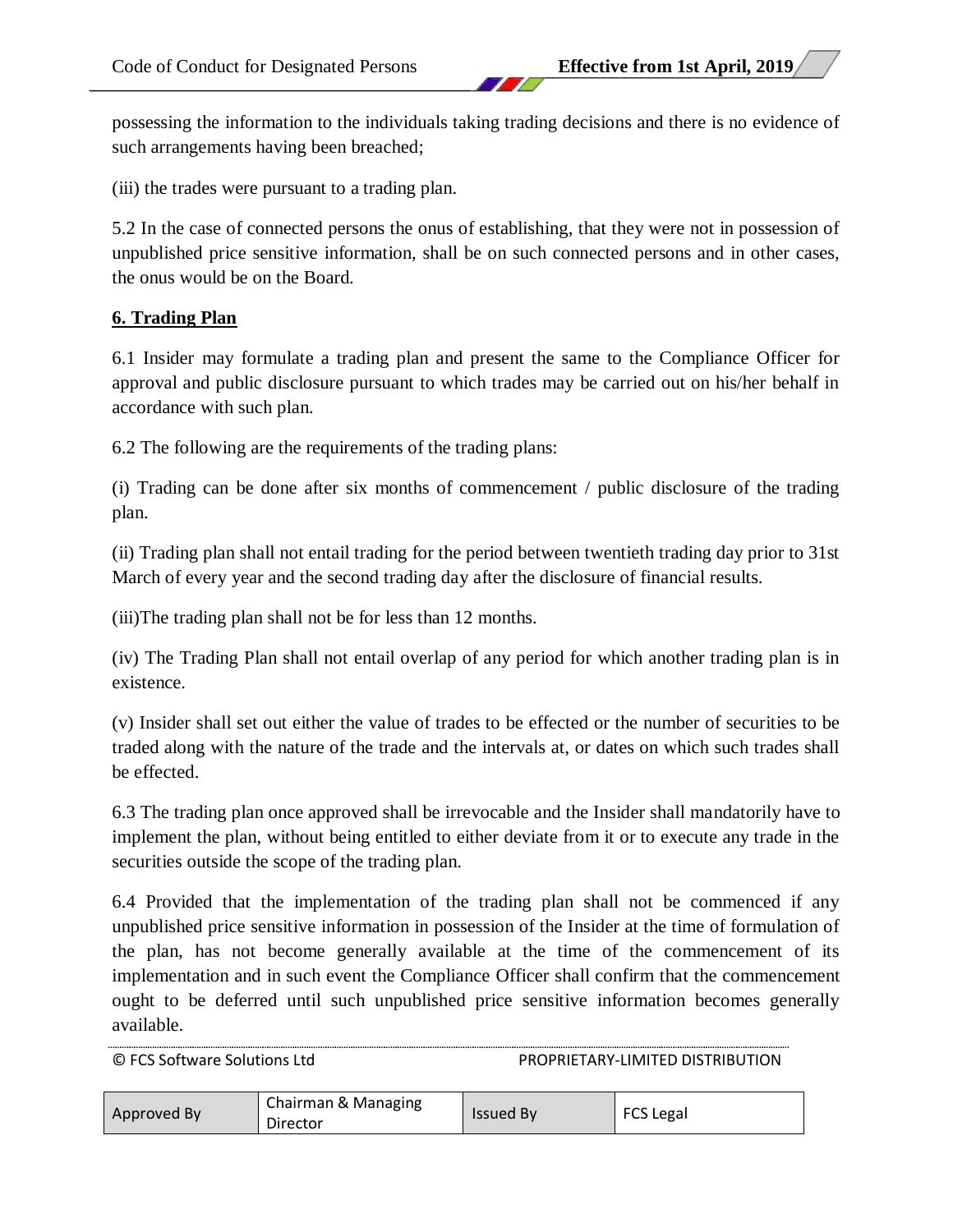# **7. Trading Window**

7.1 The trading window shall be closed from the end of every quarter and shall remain closed upto 48 hours after the declaration / publication of financial results.

7.2 The Designated persons and their immediate relatives can trade Company shares only when the trading window is open.

7.3 The trading window shall be closed when Compliance Officer determines that designated person or a class of designated person are expected to be in possession of unpublished price sensitive information, relating to the following matters / events:

(i) financial results;

- (ii) dividends;
- (iii) change in capital structure;

(iv) mergers, de-mergers, acquisitions, delisting, disposal and expansion of business and such other transactions; and (v) changes in key managerial personnel;

7.4 The Compliance Officer shall take all reasonable steps to ensure that the designated persons and/or Insiders are informed in advance, about the date of closing and opening of the Trading Window.

7.5 The timing for re-opening of the trading window shall be determined by the Compliance Officer taking into account various factors including the unpublished price sensitive information in question becoming generally available and being capable of assimilation by the market, which in any event shall not be earlier than forty-eight hours after the information becomes generally available.

#### **8. Pre-clearance of trades**

All Designated Persons or their immediate relatives, who intend to deal in the securities of the Company when the trading window is open and is the value of the proposed trades is above Rs. 10 lakhs (market value), whether in one transaction or a series of transactions over any calendar quarter, should pre-clear the transaction. However, Designated Persons or their immediate relatives shall not be entitled to apply for pre-clearance of any proposed trade if such Designated Persons or their immediate relatives are in possession of UPSI even if the trading window is not closed and hence such Designated Persons or their immediate relatives shall not be allowed to trade. For pre-clearance following procedure should be followed:

| Approved By | Chairman & Managing<br>Director | <b>Issued By</b> | <b>FCS Legal</b> |
|-------------|---------------------------------|------------------|------------------|
|-------------|---------------------------------|------------------|------------------|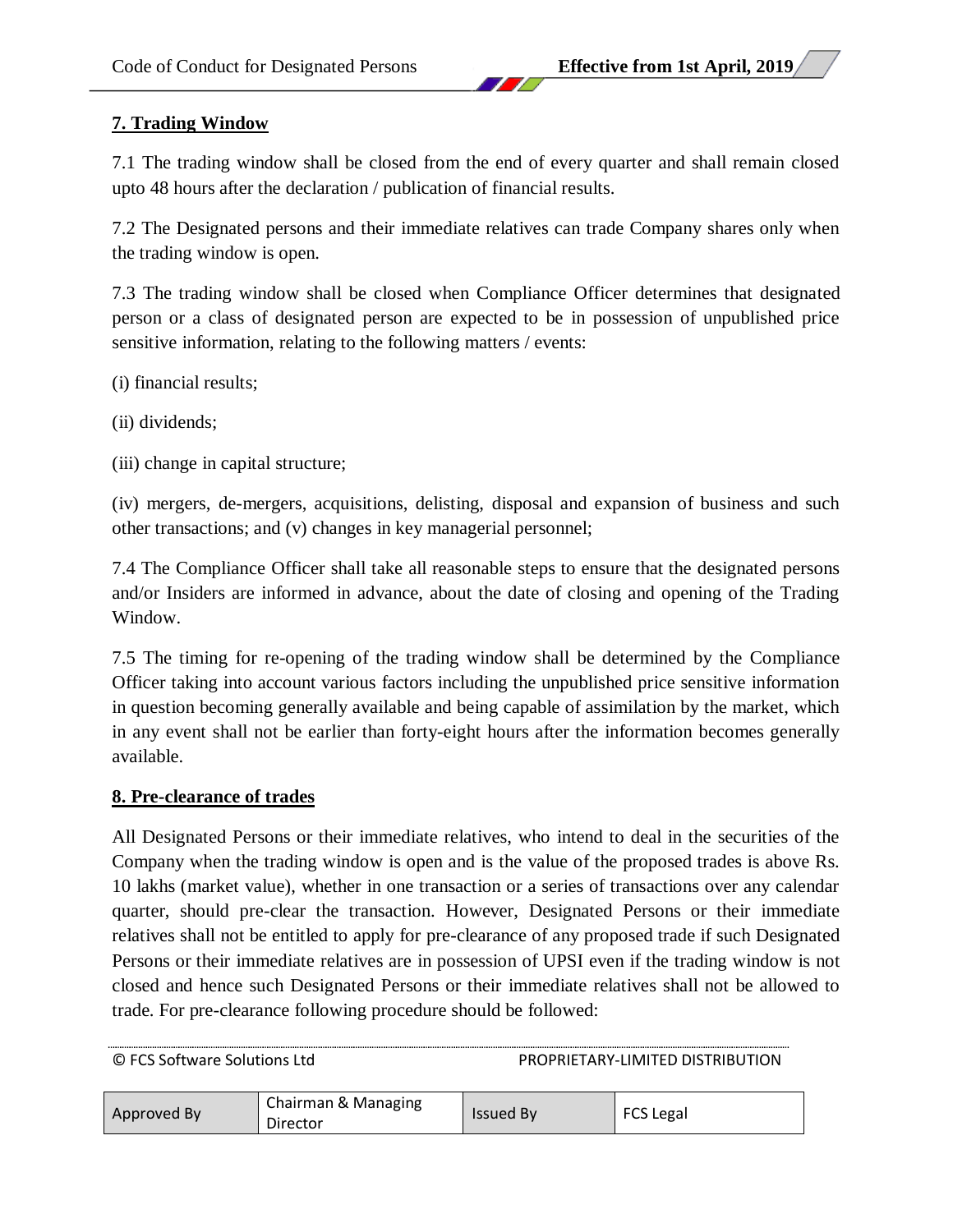8.1 An application is made to the Compliance Officer in the prescribed form for pre-clearance of the transaction if the threshold limit is likely to be exceeded.

8.2 To execute an undertaking in favour of the Company in the prescribed form.

8.3 The proposed transaction can be carried out only after receiving appropriate clearance from the Compliance Officer in prescribed form

8.4 The execution of the order in respect of the securities of the Company will have to be completed within 7 days from the date of such approval of pre-clearance. The details of such deal shall be submitted with the Compliance Officer in the prescribed form within 2 days of the execution of deal. In case the transaction is not undertaken a 'Nil' report shall be submitted within 2 days.

8.5 If the order is not executed within 7 days as specified above, the applicant must pre-clear the transaction again.

8.6 No contra trade shall be executed by the designated person within a period six months from date of execution of the pre-cleared trade.

8.7 The Compliance Officer may be empowered to grant relaxation from strict application of such restriction for reasons to be recorded in writing provided that such relaxation does not violate the applicable regulations.

8.8 In case of execution of a contra trade, inadvertently or otherwise, in violation of such a restriction, the profits from such trade shall be liable to be disgorged for remittance to the Securities & Exchange Board of India ("SEBI") for credit to the Investor Protection and Education Fund.

# **9. Reporting Requirements for Transactions in Securities**

# **9.1 General:**

a) The disclosures to be made by any person under this Code shall include those relating to trading by such person's immediate relatives, and by any other person for whom such person takes trading decisions.

b) The disclosures of trading in Securities shall also include trading in derivatives of Securities and the traded value of the derivatives shall be taken into account for the purpose of this Code.

c) The disclosures made under this Code shall be maintained for a period of five years.

| © FCS Software Solutions Ltd |                                 | PROPRIETARY-LIMITED DISTRIBUTION |           |
|------------------------------|---------------------------------|----------------------------------|-----------|
| Approved By                  | Chairman & Managing<br>Director | <b>Issued By</b>                 | FCS Legal |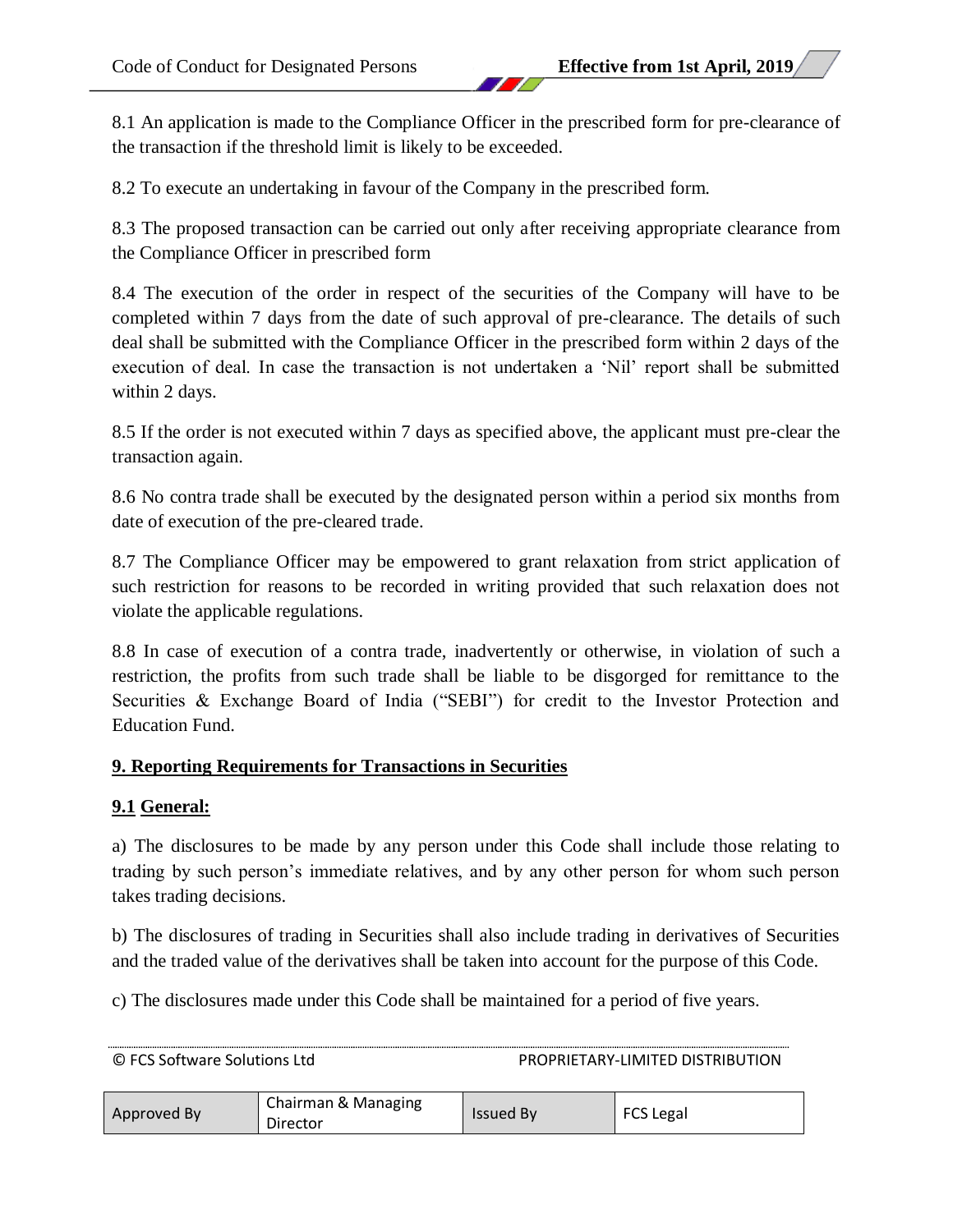### **9.2 Initial Disclosures:**

a) Every promoter, member of the promoter group, key managerial personnel and director, of the Company, within thirty days of these regulations taking effect, shall disclose his holding of securities of the Company as on the date of these Regulations taking effect, to the Company within thirty days of these Regulations taking effect in the prescribed Form.

b) Every person on appointment as a key managerial personnel or a director of the Company or upon becoming a promoter or member of the promoter group shall disclose his holding of securities of the Company as on the date of appointment or becoming a promoter, to the Company within seven days of such appointment or becoming a promoter in the prescribed Form

#### **9.3 Continual Disclosures:**

a) Every promoter, member of the promoter group, designated person and the directors of the Company shall disclose to the Company the number of such securities acquired or disposed of within two trading days of such transactions if the value of the securities traded, whether in one transaction or a series of transactions over any calendar quarter, aggregates to a traded value in excess of ten lakh rupees in the prescribed Form

b) The Company shall notify the particulars of such trading to the stock exchange on which the securities are listed within two trading days of receipt of the disclosure or from becoming aware of such information.

#### **9.4 Additional Disclosures**

The Company may at its discretion require any other connected person or class of connected persons to make disclosures of holdings and trading in securities of the Company in such form and at such frequency as may be determined by the Compliance Officer in order to monitor compliance with the Code.

#### **9.5 Disclosure by other Connected Persons**

a) The Compliance Officer may require any other Connected Person or class of Connected Persons to make diclosures of holdings and trading in securities of the Company in the prescribed form and at such frequency as may be determined by the Company in order to monitor compliance with this code.

b) The disclosure to be made by any person under this Code shall include those relating to trading by such person's immediate relatives, and by any other person for whom such person takes trading decisions.

| Approved By | Chairman & Managing<br>Director | <b>Issued By</b> | <b>FCS Legal</b> |
|-------------|---------------------------------|------------------|------------------|
|-------------|---------------------------------|------------------|------------------|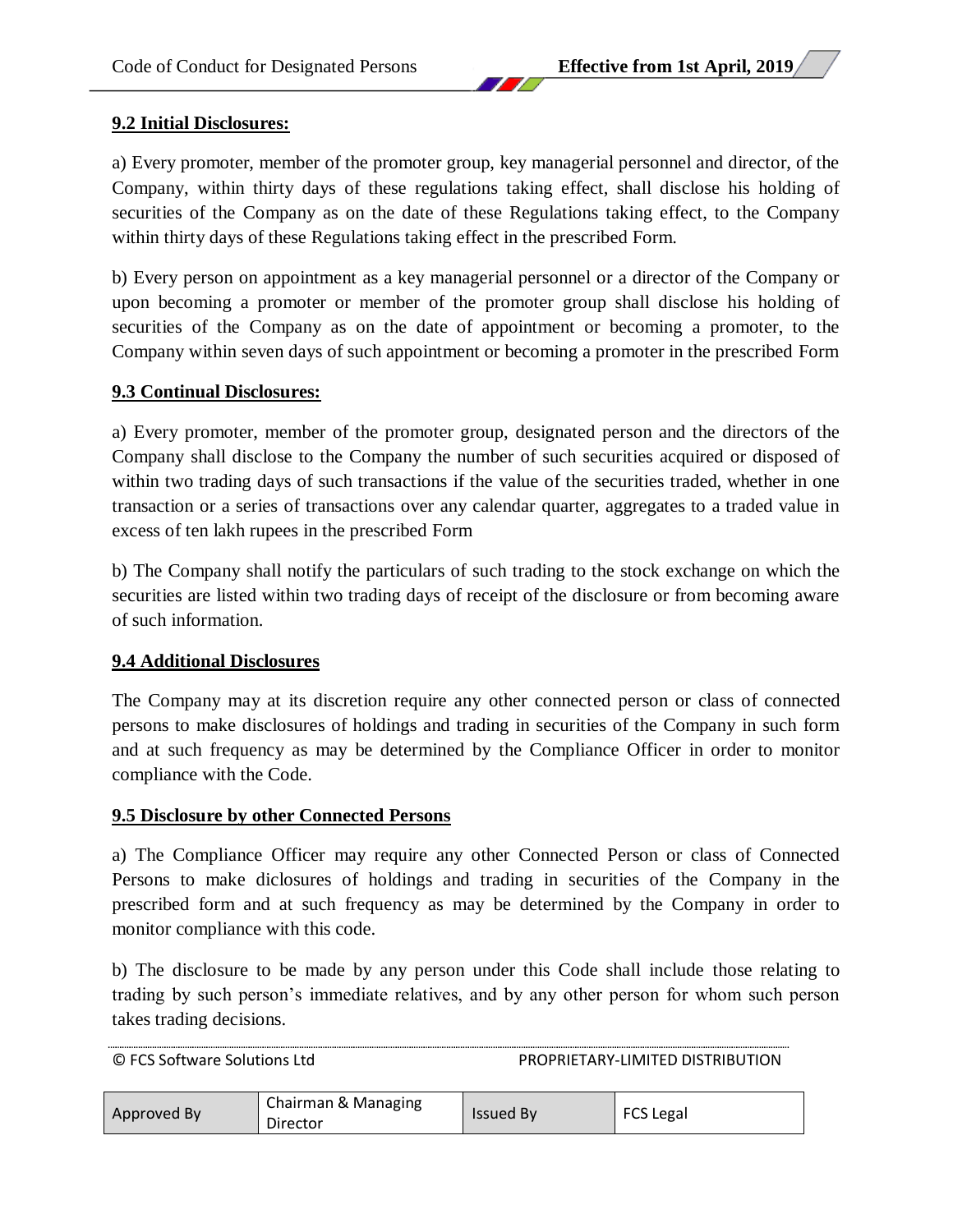# **10. Internal Control**

The Chairman & Managing Director of the Company shall put in place adequate and effective system of internal controls to ensure compliance with the requirements given in the Regulations as well as with this Code.

10.1 All employees who have access to unpublished price sensitive information are identified as Designated Employee.

10.2 All the unpublished price sensitive information shall be identified and its confidentiality shall be maintained as per this Code and the Regulations.

10.3 Adequate restrictions shall be placed on communication or procurement of unpublished price sensitive information as required by these Regulations.

10.4 List of all employees and other persons with whom unpublished price sensitive information is shared shall be maintained and confidentiality agreement shall be signed or notice shall be served to all such employees and persons.

10.5 All other relevant requirements specified under the Regulations shall be complied with.

10.6 This code shall be circulated by the HR Department amongst all the existing employees of the Company and in case of new joining at the time of his / her joining, irrespective of their functional role in the Company. This code shall be circulated amongst the Designated Persons.

10.7 The Compliance Officer shall review the process to evaluate effectiveness of the internal controls at the end of every half year, commencing from 30th September, 2019.

10.8 Notwithstanding anything contained hereinabove, the Audit Committee shall also review the compliance with the provisions of this Code and the Regulations at least once in a financial year commencing 1st April, 2019 and shall verify that the systems for internal control are adequate and are operating effectively.

# **11. Penalty for contravention of the Code**

Every Designated Person shall be individually responsible for complying with the applicable provisions of this Code (including to the extent the provisions hereof are applicable to their Immediate Relatives).

Any violation of this Code shall, in addition to any other penal action that may be taken by the Company pursuant to law, also be subject to disciplinary action which in respect of an Employee may include wage freeze, suspension, recovery, clawback or termination of employment.

| © FCS Software Solutions Ltd |  |
|------------------------------|--|
|------------------------------|--|

PROPRIETARY-LIMITED DISTRIBUTION

| Approved By | Chairman & Managing<br>Director | <b>Issued By</b> | <b>FCS Legal</b> |
|-------------|---------------------------------|------------------|------------------|
|-------------|---------------------------------|------------------|------------------|